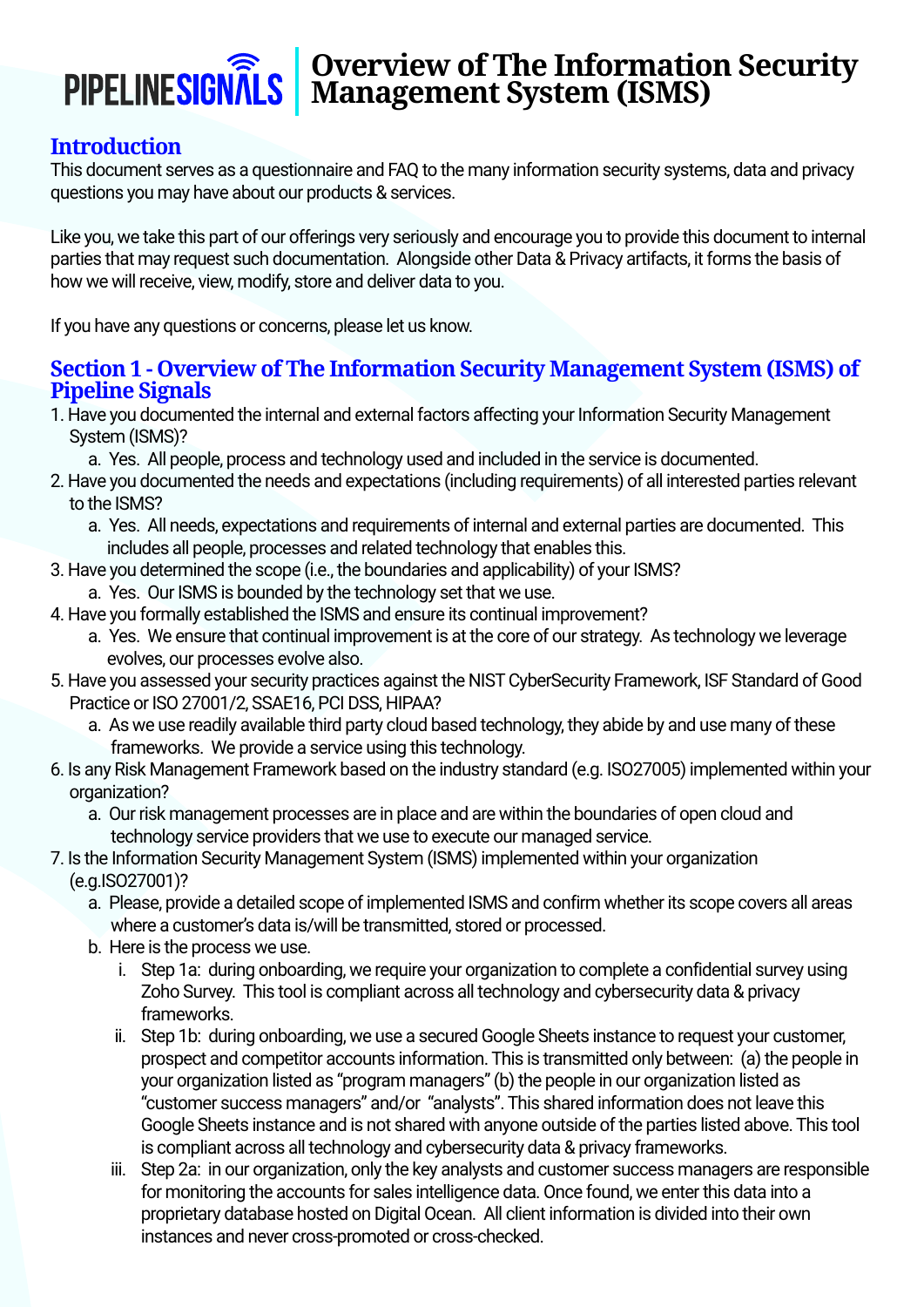- iv. Step 2b: the sales intelligence data we discover for your accounts is placed in the secured shared Google Sheets instance with your organization and key listed members only.
	- v. Step 3: once the data is in organization's possession, you may use the data in aiding sales account development and marketing activities.
	- vi. In summary, we provide a monitoring service that provides sales intelligence data to your organization. In the execution of this service, we utilize openly available, yet well-known and secure technologies. In the entire process, the following technologies are used: Zoho Surveys (powered by Zoho Cloud), Google business applications (such as Sheets, Docs, etc., powered by Google Cloud), Digital Ocean (where our basic client database is housed).
- 8. Has your organization experienced any reportable breaches of sensitive/confidential information within the last two years?
	- a. If yes, provide a summary of the breach and corrective actions.
	- b. No, there have been no breaches of sensitive or confidential information within the last two years.
- 9. Has your organization experienced a significant cybersecurity incident within the last two years?
	- a. If yes, provide a general summary of the cybersecurity incident and corrective actions.
	- b. No, we have not experienced any cybersecurity incident within the last two years.

#### **Section 2 - Leadership**

1. Has top management demonstrated leadership and commitment to information security?

- a. Yes, absolutely. We are committed and hold regular meetings to review and better our approach to information security.
- 2. Has top management communicated a documented information security policy throughout the organization?
	- a. Yes. Our team comprises of information analysts who are trained on and abide by our information security policies.
- 3. Has top management assigned and communicated defined information security roles and responsibilities throughout the organization?
	- a. Yes. There is protocol that is followed with key personnel such as Head of Analysts and Chief Privacy Officer. Roles and responsibilities are understood and adhered to.

## **Section 3 - Planning**

- 1. Do you have a well-defined and documented procedure for identifying information security risks and opportunities for improvement that are relevant to the context of the organization (4.1) and needs and expectations of interested parties (4.2)?
	- a. Yes. We are constantly monitoring for improvements. However we've kept our service low-friction in terms of process and we use openly available tools and platforms to reduce friction.
- 2. Do you have a well-defined and documented procedure for assessing information security risks and opportunities for improvement?
	- a. Yes. We are constantly monitoring for improvements. However we've kept our service low-friction in terms of process and we use openly available tools and platforms to reduce friction.
- 3. Do you have a well-defined and documented procedure for treating information security risks and opportunities for improvement?
	- a. Yes. We are constantly monitoring for improvements. However we've kept our service low-friction in terms of process and we use openly available tools and platforms to reduce friction.
- 4. Do you have a well-defined and documented procedure for identifying information security objectives and creating "S.M.A.R.T." plans for achieving them.
	- a. ISMS objectives should be "S.M.A.R.T."—i.e., Specific, Measurable, Achievable, Relevant, and Time bound. i. Yes, this is in place.
		- ii. Specific Goals to ensure security: we never share credentials with any person or entity outside the core working group. This includes (a) the program manager(s) in your organization (b) the Head Analyst on our team (c) the customer success manager on our team and (d) key analysts on our team responsible for data analysis to find the sales intelligence data.
		- iii. Measurable: because we have rules on who should access the data, it's access points are measured by default.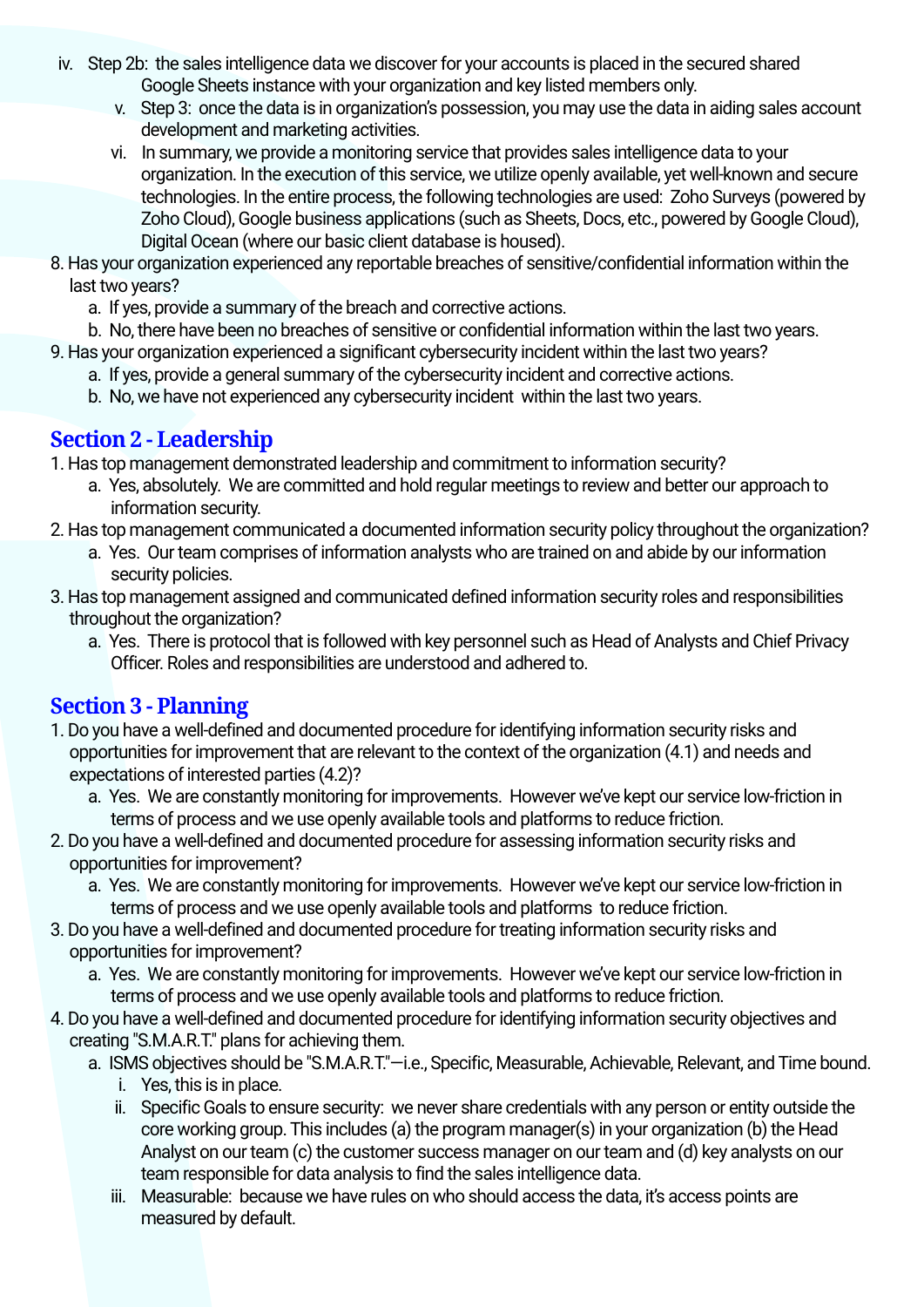- iv. Achievable: as we use third-party and commonly available data platforms, achieving our goals is doable.
	- v. Relevant: we achieve relevancy by adhering to the process and thereby ensuring information/data privacy and security.
	- vi. Time Bound: our terms and conditions in the contract dictate how long we keep provide access to your organization. Once our contract is complete with your organization, we simply remove your access. The data stays secure in our end for a period of 3 years and then is discarded.
- 5. Have you created a "statement of applicability" that documents the ISO 27001 Annex A controls that have been deemed applicable to the ISMS as a result of a risk assessment?
	- a. Not applicable.

## **Section 4 - Support**

- 1. Have you allocated the resources necessary for achieving your objectives and to ensure continual improvement of your ISMS?
	- a. Have you determined and provided the resources necessary for the establishment, implementation, maintenance and continual improvement of the ISMS?
	- b. Yes. We do this regularly in the onboarding of new analysts and also in quarterly meetings to review our existing processes for further improvement.
- 2. Have you ensured that in-scope personnel have the necessary levels of information security education, training and experience?
	- a. Are individuals within ISMS roles competent and is the competence documented appropriately?
	- b. Yes. There is an official document pertaining to policy and procedure with respect to information collection, viewing, analysis, delivery and feedback.
- 3. Do you ensure organization-wide awareness of information security policies and procedures, and individual roles and responsibilities with respect to security?
	- a. Yes. There is an official document pertaining to policy and procedure with respect to information collection, viewing, analysis, delivery and feedback.
- 4. Do you have well-defined and documented policies and procedures for handling both internal and external communications about the ISMS?
	- a. Yes. There is an official document pertaining to policy and procedure with respect to information collection, viewing, analysis, delivery and feedback.
- 5. Do you have an official documentation structure or hierarchy, whereby you include documentation that is directly required by ISO 27001, as well as documentation that is deemed necessary for an effective information security program?
	- a. Yes. There is an official document pertaining to policy and procedure with respect to information collection, viewing, analysis, delivery and feedback.
- 6. Do you have well-defined and documented policies and procedures for ensuring the proper review and approval of new or updated ISMS documentation?
	- a. Yes. There is an official document pertaining to policy and procedure with respect to information collection, viewing, analysis, delivery and feedback. It's reviewed in team and management meetings quarterly.
- 7. Do you have well-defined and documented policies and procedures for ensuring proper control and handling of ISMS documentation?
	- a. Yes. There is an official document pertaining to policy and procedure with respect to information collection, viewing, analysis, delivery and feedback. The actual policy is reviewed quarterly and can only be changed and approved by management.

#### **Section 5 - Operation**

- 1. Do you have a process by which you plan, implement, control and review ISMS operations, and keep evidence of that process being followed?
	- a. Yes. All quarterly meetings where the process is reviewed are documented.
- 2. Does your organization undergo risk assessments at planned intervals or whenever significant changes are planned or occur, and document the results?
	- a. Yes, we do this quarterly. All ideas, feedback and improvement and results are documented.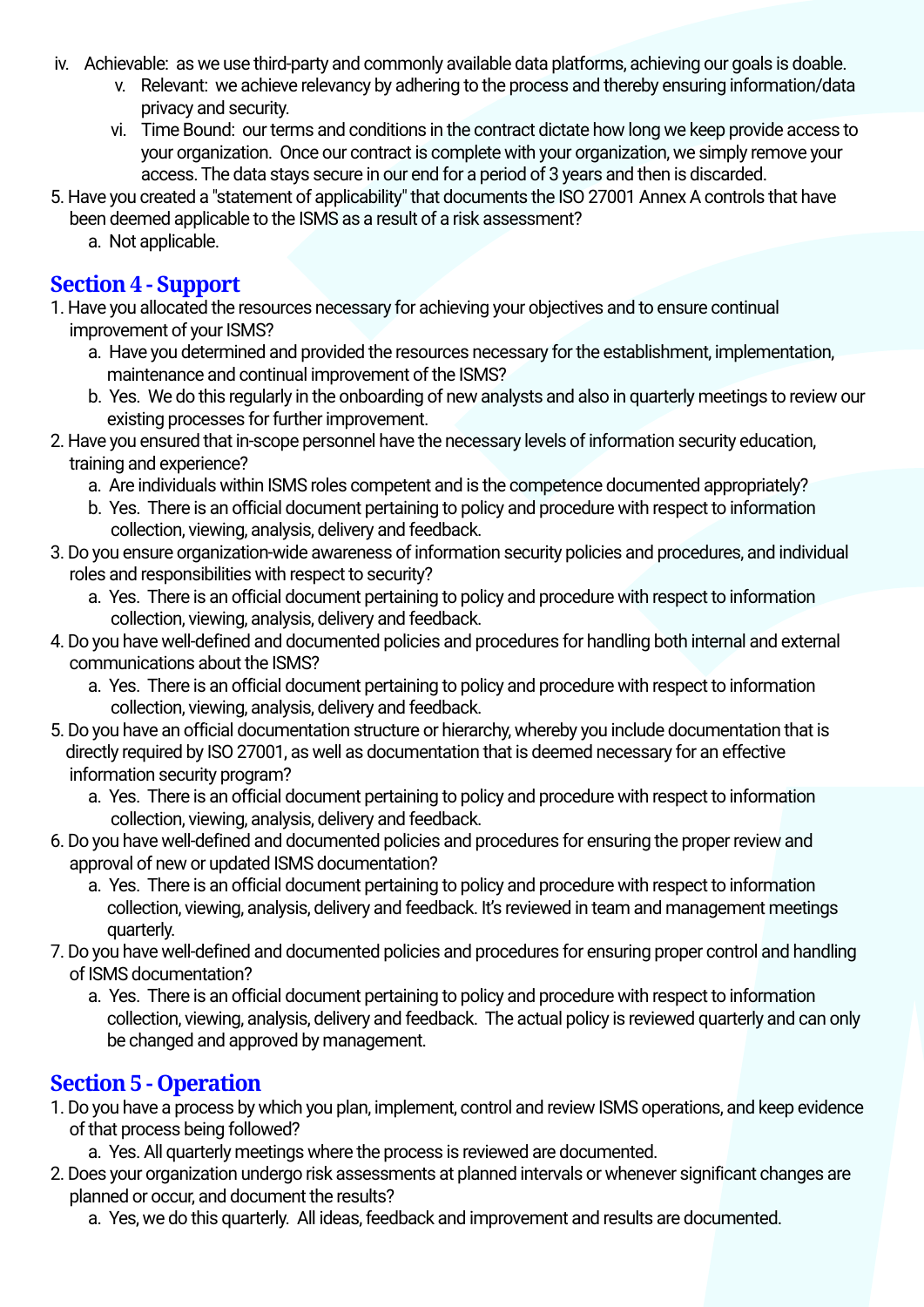- 3. Do you create and carry out documented risk treatment plans following risk assessments, and document the results?
	- a. Yes. Our Head Analyst and Chief Privacy Officer are responsible for implementation.

## **Section 6 - Performance & Evaluation**

- 1. Do you use metrics for evaluating the performance and effectiveness of your information security program?
	- a. Every quarter we assess and measure that all customer data is secure and tabulate this for documentation.
- 2. Do you carry out internal audits of the ISMS against the ISO 27001 standard, at defined intervals?
	- a. We review our processes every quarter and during this time we ensure that we are continuing to follow industry best practices.
- 3. Do you conduct management reviews of the ISMS at defined intervals?
	- a. As we are a small team, we review our processes every quarter and during this time we ensure that we are continuing to follow industry best practices.

## **Section 7 - Improvement**

- 1. Do you have a well-defined and documented corrective procedure for addressing 'nonconformities' with the ISO 27001 standard?
	- a. Nonconformities are typically identified during audits. Nonconformities identified during an external certification or surveillance audit are typically accompanied by deadlines for completing corrective actions, and in some cases a failure to correct an unconformity can result in loss of certification.
	- b. Yes. Since our processes are simple and adhere to SMART, implementation is not challenging for us. Typically feedback and improvements (or even irregularities) are corrected within 10-15 business days of discovery.
- 2. Do you ensure, and document evidence of, the continual improvement of your information security program?
- a. Yes, all quarterly improvement review meetings are documented. All ideas that are agreed upon are implemented fairly quickly, within 10-15 business days of alignment.

#### **Section 8 - Information Security Policies**

- 1. Do you have a set of well-defined and documented information security policies and procedures that have been communicated to all relevant parties?
	- a. Yes. All parties within our organization have been trained on formal information receipt, viewing, handling, delivery and feedback best practices.
- 2. Do you formally review your information security policies and procedures at defined intervals?
	- a. Yes. We review information security policies every quarter.

## **Section 9 - Organization of Information Security**

- 1. Have information security roles and responsibilities throughout the organization been defined and communicated to all relevant parties?
	- a. Yes. All information security processes, policies and procedures have been defined and communicated with all key personnel working in and with Pipeline Signals.
- 2. Do you segregate duties, roles and responsibilities where applicable?
	- a. Yes. Only key individuals of our team can manage and be responsible for customer information and its security.
- 3. Do you maintain a list of contact details for relevant authorities, and documented procedures on when and how to communicate with them?
	- a. Yes. We are a small team so we know who these people are. We can assure they've been trained in appropriate information security procedures and communicate with them regularly.
- 4. Do you maintain contact/membership with relevant special interest groups, security forums and/or professional associations?
	- a. Not applicable.
- 5. Have you integrated information security into your project management methodologies?
	- a. Yes. Each customer engagement is a project. Following agile methodologies, we handle customer data with care.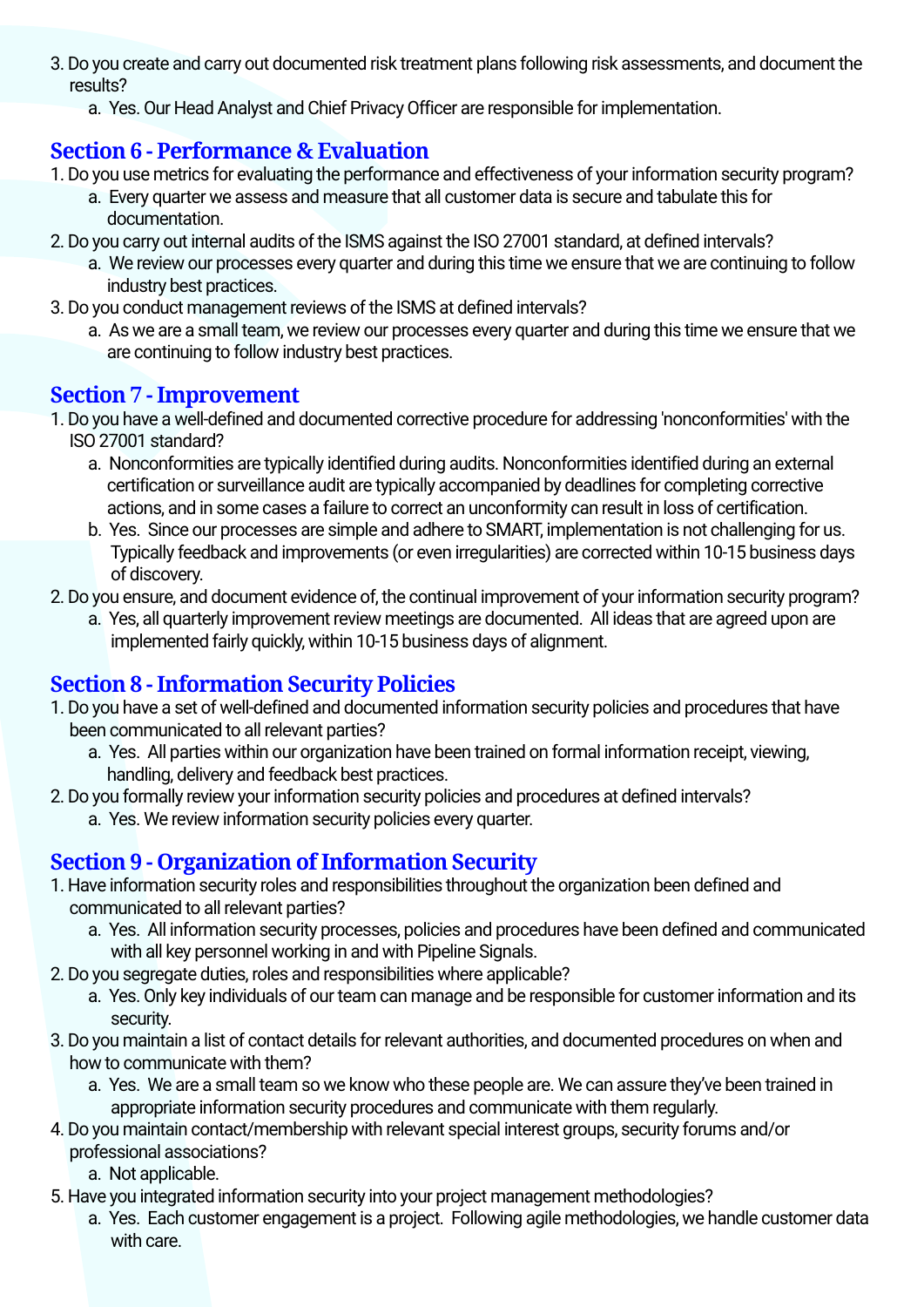- 6. Do you have a well-defined and documented mobile device policy, combined with technical and organizational measures designed for mitigating risks associated with mobile devices?
	- a. Not applicable. Our data is not available on any mobile device by default.
- 7. Do you have a well-defined and documented teleworking policy, combined with technical and organizational measures designed to mitigate the risks associated with teleworking?
	- a. Yes. Since we use third-party and well-known teleworking applications, our data adheres to industry standards and best practices by default.

#### **Section 10 - Human Resource Security**

- 1. Do you conduct appropriate background screenings on all job candidates, while ensuring compliance with all relevant legal and ethical requirements?
	- a. Yes. We check character and professional references of all key job candidates, hires and personnel.
- 2. Do your written terms and conditions of employment define the information security responsibilities of both workforce personnel and the organization?
	- a. Yes. We have official politics and procedures in place that must be signed, adhered to and is checked regularly for compliance.
- 3. Are all workforce personnel required by management to follow all applicable information security policies and procedures?
	- a. Yes, absolutely.
- 4. Do you ensure that all workforce personnel receive an appropriate level of information security awareness, education and training?
	- a. Yes, this starts right at the beginning of their employment or contract with us, during onboarding, and continues regularly throughout their tenure in quarterly information security meetings.
- 5. Do you have a formal disciplinary process that has been communicated throughout the organization? a. Yes. This is outlined in the policies and procedures documentation pertaining to information security.
- 6. Do you have a process for ensuring that information security responsibilities and duties that remain valid after termination or change of employment are communicated to all workforce personnel and enforced?
	- a. Yes. All data is secure when an employee or contractor is terminated or leaves. This is by the terms of their contract with us which is enforceable under Canadian law (as we are a Canadian company, registered in the Province of Ontario).

#### **Section 11 - Asset Management**

- 1. Do you maintain an inventory of all information-related assets?
	- a. Yes, all data we collect on behalf of customers is inventoried and kept secure on behalf of the customer. It is also shared securely with the customer and can be referred to on a real-time basis.
- 2. Do all assets have clearly defined owners who are aware of their responsibilities for the lifecycle of those assets?
	- a. Yes. The same policies and procedures document outlined above governs the lifecycle of all data and information assets.
- 3. Do you have a documented acceptable use policy that has been communicated throughout the organization? a. Yes. We have an official policies and procedures document.
- 4. Does your formal termination process include the return of any information-related assets that had been issued to workforce personnel?
	- a. There should be a role in charge of implementing any procedure that supports this.
	- b. At no time is any information ever in the possession of employees or contractors who may work on a customer engagement/project. All data and information is kept secure and confidential in the shared client Google Sheet. Upon leaving the job and/or termination of employment or contract, access is simply turned off. That person cannot access the data. Also they are legally bound by the terms and conditions of their
	- contract which is enforceable and highly premised on information security.
- 5. Do you have a process (or scheme) for classifying information, based on legal requirements, value, criticality and sensitivity?
	- a. Not applicable for the data and information we provide.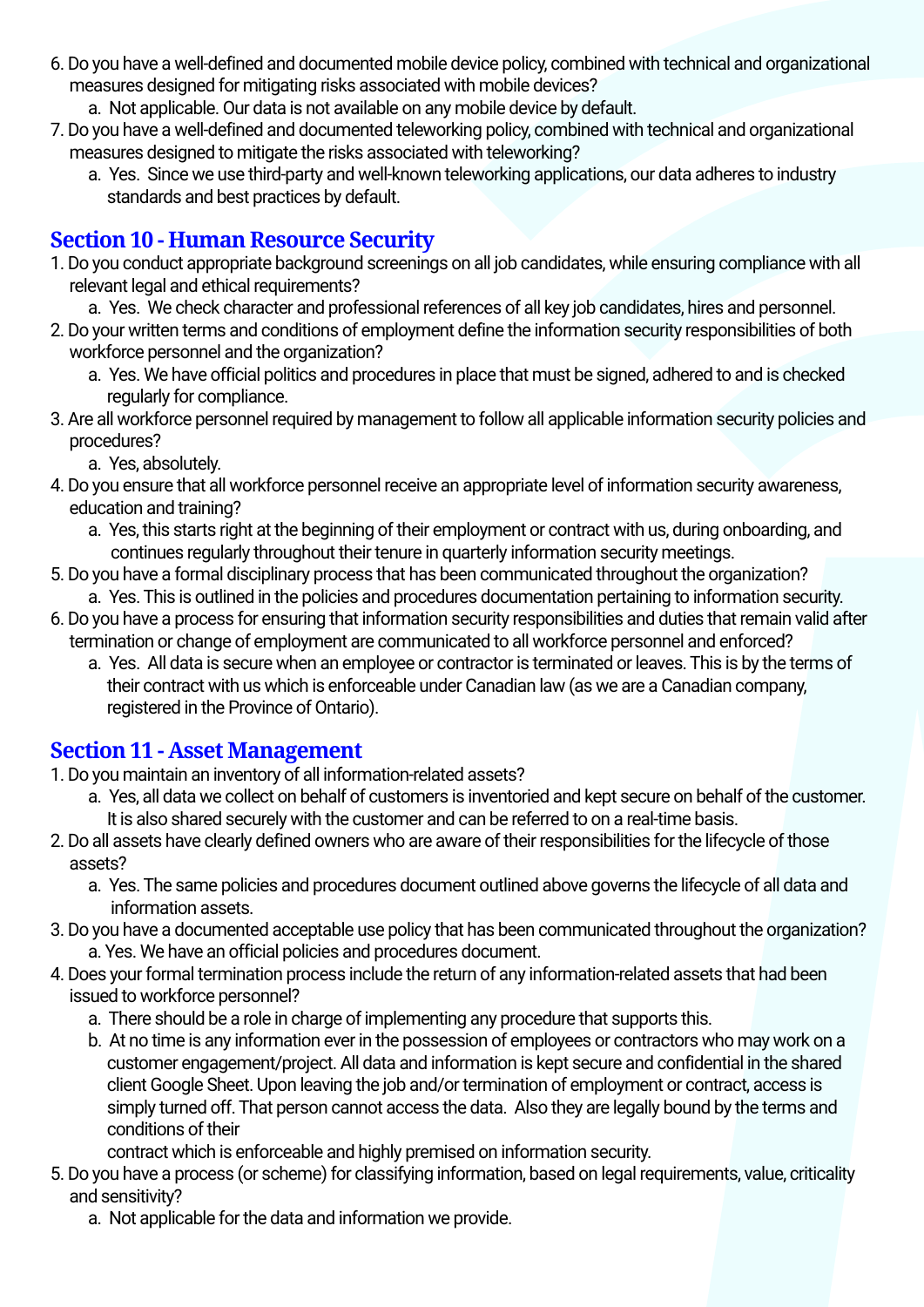- 6. Do you have procedures for labeling information based on classification? a. Not applicable.
- 7. Do you have procedures for handling assets based on classification? a. Not applicable.
- 8. Do you have procedures for managing removable media based on classification?
	- a. Not applicable.
- 9. Do you have procedures for secure disposal of media?
	- a. Yes. If a customer ever wants their data disposed of, they can notify us by writing to our Chief Privacy Officer by email (dataprivacy@pipelinesignals.com). Within 30 business days, we will permanently delete all instances of data from our database and Google Sheets.
- 10. Do you protect media that contains information during transportation?
	- a. Not applicable.

## **Section 12 - Access Control**

- 1. Do you have a well-defined and documented access control policy?
	- a. Yes. Access control is defined and documented and only key internal stakeholders can get access to customer data for the sole purpose of analyzing it and storing it securely for the customer.
- 2. Do you ensure that users only have access to network and network services that they have been specifically authorized to use?
	- a. Yes. Our employees and contractors only have access to the appropriate applications and/or platforms relevant to performing their work. No other access points are granted.
- 3. Do you have a well-defined process for user registration and de-registration?
	- a. Yes. Upon registration, the customer follows our secure onboarding process. Upon de-registration they can write to us at dataprivacy@pipelinesignals.com or their customer success manager and within 30 business days all customer information provided to us shall be removed.
- 4. Do you have a well-defined process for provisioning (assigning or revoking) user access for all systems and services?
	- a. Yes. Because we use commonly available third-party cloud provider software and platforms,
	- provisioning, assigning and revoking access is straightforward and easy to perform.
- 5. Do you restrict and control privileged access rights?
	- a. Yes, absolutely. Even with a customer's Google Folder, various files are only shared with various members of the team. For example, customer success managers retain view access while analysts retain full view and edit access. This ensures that minimal friction with data and information is achieved, thereby minimizing chances of data disruption.
- 6. Do you have a well-defined process for allocating secret authentication information?
	- a. Yes. We rely on the authentication of our commonly used third party cloud based software applications. Here, authentication is native and built in and assures strict best in class industry compliance.
- 7. Do you regularly review user access rights with asset owners?
	- a. Yes, absolutely. When a new user from the customer or an internal employee or contractor is added, the entire access rights of each member is reviewed. It confirms that the right people have the appropriate level of access.
- 8. Do you ensure the removal of access rights of users upon termination?
	- a. Yes. For internal employees or contractors, we have a specific and documented process to ensure that all access is revoked. For customer contacts, we rely on our customer contact person (whom we refer to as "the program manager") to inform us so we can revoke access immediately.
- 9. Do you require users to follow policies and procedures on the appropriate use of secret authentication information?
	- a. Not applicable as we allow users to follow the best practices and policies and procedures of third party commonly available software applications and platforms.
- 10. Do you restrict access in accordance with your access control policy?
	- a. Yes, absolutely. Even with a customer's Google Folder, various files are only shared with various members of the team. For example, customer success managers retain view access while analysts retain full view and edit access. This ensures that minimal friction with data and information is achieved, thereby minimizing chances of data disruption.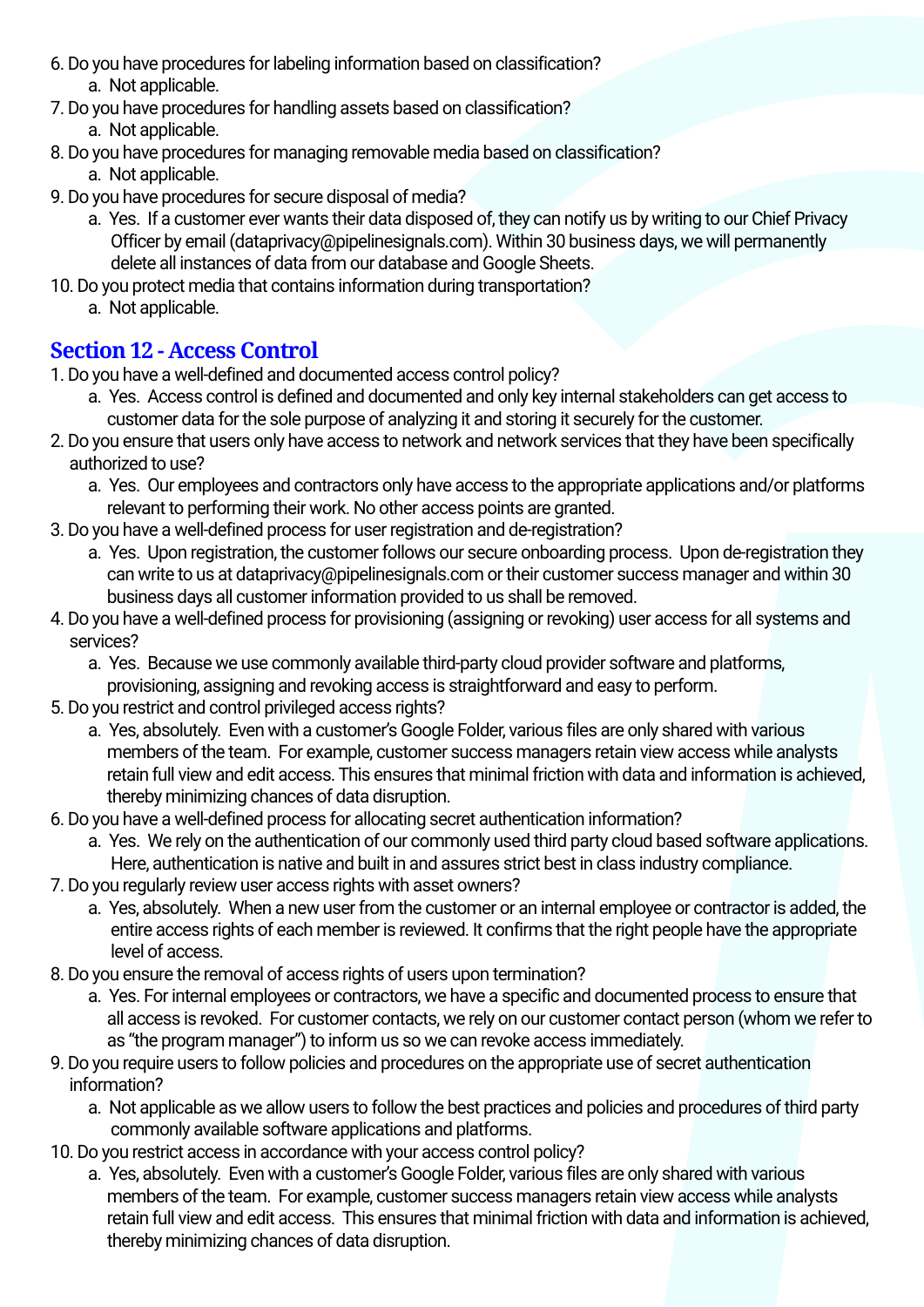- 11. Do you have a secure log-on procedure for controlling access to systems and applications, in accordance with the access control policy?
	- a. Yes. We require secure passwords and 2FA (two factor authentication).
- 12. Do you use a password management system?
	- a. Not applicable.
- 13. Do you restrict and control the use of utility programs that have the ability to override system and application controls?
	- a. Yes. There is master-level access that enables the overriding of system and application controls.
- 14. Do you restrict access to program source code?
	- a. Yes. Only our Head of Product and Head of DevOps and key senior executives have access to program source code.

#### **Section 13 - Cryptography**

- 1. Do you have a well-defined and documented policy on the use of cryptographic controls? a. Not applicable.
- 2. Do you have a well-defined and documented policy on cryptographic key management?
	- b. Not applicable.

#### **Section 14 - Physical & Environmental Security**

- 1. Do you have defined security perimeters around areas with sensitive or critical information?
	- a. Our services are performed in and provided in the cloud. Physical security controls are not applicable. We trust and rely on our application providers and platforms to ensure physical security and information access controls using industry best practices.
- 2. Do you ensure that only authorized personnel are allowed access to secure areas?
	- a. Our services are performed in and provided in the cloud. Physical security controls are not applicable. We trust and rely on our application providers and platforms to ensure physical security and information access controls using industry best practices.
- 3. Do you ensure the physical security of offices, rooms and facilities?
	- a. Our services are performed in and provided in the cloud. Physical security controls are not applicable. We trust and rely on our application providers and platforms to ensure physical security and information access controls using industry best practices.
- 4. Have you put physical protection measures in place to limit the impact of natural disasters, malicious attacks or accidents?
	- a. Our services are performed in and provided in the cloud. Physical security controls are not applicable. We trust and rely on our application providers and platforms to ensure physical security and information access controls using industry best practices.
- 5. Do you have well-defined and documented procedures for working in secure areas?
	- a. Our services are performed in and provided in the cloud. Physical security controls are not applicable. We trust and rely on our application providers and platforms to ensure physical security and information access controls using industry best practices.
- 6. Do you control access to delivery and loading areas?
	- a. Our services are performed in and provided in the cloud. Physical security controls are not applicable. We trust and rely on our application providers and platforms to ensure physical security and information access controls using industry best practices.
- 7. If there are designated delivery/loading areas, is access from those areas isolated from information processing systems/facilities?
	- a. Our services are performed in and provided in the cloud. Physical security controls are not applicable. We trust and rely on our application providers and platforms to ensure physical security and information access controls using industry best practices.
- 8. Do you consider environmental threats and hazards, as well as opportunities for unauthorized access, when choosing locations and physical controls for protecting equipment?
	- a. Our services are performed in and provided in the cloud. Physical security controls are not applicable. We trust and rely on our application providers and platforms to ensure physical security and information access controls using industry best practices.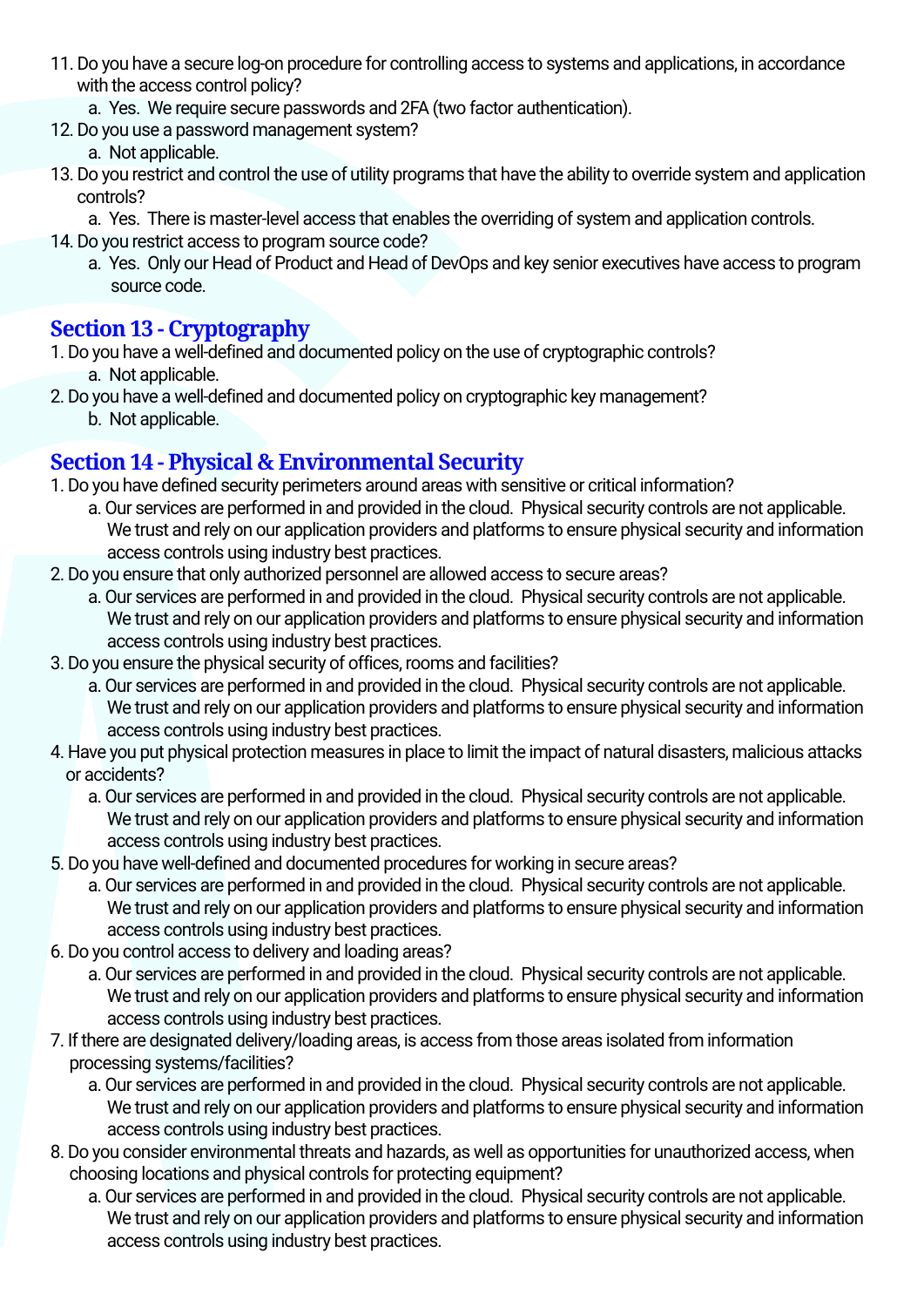- 9. Do you ensure the protection of equipment from power failures or other disruptions?
	- a. Our services are performed in and provided in the cloud. Physical security controls are not applicable. We trust and rely on our application providers and platforms to ensure physical security and information access controls using industry best practices.
- 10. Do you ensure the protection of cables from interception, interference or damage?
	- a. Our services are performed in and provided in the cloud. Physical security controls are not applicable. We trust and rely on our application providers and platforms to ensure physical security and information access controls using industry best practices.
- 11. Do you have a process for maintaining equipment?
	- a. Our services are performed in and provided in the cloud. Physical security controls are not applicable. We trust and rely on our application providers and platforms to ensure physical security and information access controls using industry best practices.
- 12. Are controls in place to ensure that assets are not taken off-site without prior authorisation?
	- a. Our services are performed in and provided in the cloud. Physical security controls are not applicable. We trust and rely on our application providers and platforms to ensure physical security and information access controls using industry best practices.
- 13. Do you ensure the security of assets that have been taken off-site?
	- a. Our services are performed in and provided in the cloud. Physical security controls are not applicable. We trust and rely on our application providers and platforms to ensure physical security and information access controls using industry best practices.
- 14. Do you ensure the secure disposal or reuse of equipment containing any sensitive, confidential or copyrighted information?
	- a. Our services are performed in and provided in the cloud. Physical security controls are not applicable. We trust and rely on our application providers and platforms to ensure physical security and information access controls using industry best practices.
- 15. Are users made aware of how to properly protect unattended equipment?
	- a. Our services are performed in and provided in the cloud. Physical security controls are not applicable. We trust and rely on our application providers and platforms to ensure physical security and information access controls using industry best practices.
- 16. Do you have a well-defined and documented clear desk and clear screen policy?
	- a. This should be distributed and monitored.
	- b. Our services are performed in and provided in the cloud. Physical security controls are not applicable. We trust and rely on our application providers and platforms to ensure physical security and information access controls using industry best practices.

#### **Section 15 - Operations Security**

- 1. Do you have well-defined and documented operating procedures?
	- a. Yes. Our entire service process is mapped out and delivered step-by-step according to said process. Every key stakeholder is aware of how to operate within the process, what tools or technology to use, when and how.
- 2. Do you have proper change management controls in place?
	- a. Yes. Our entire service process is mapped out and this includes change management controls clearly defined.
- 3. Do you manage the use of resources to ensure proper system performance?
	- a. Yes. We have a dedicated team that monitors and ensures proper system performance.
- 4. Do you ensure the separation of development, testing and operational environments?
	- a. Yes. All development, testing and operations are conducted in different environments.
- 5. Do you have controls in place to detect, prevent and recover from malware?
	- a. Yes. All data is segregated into different environments. Additionally, even within the live environment, all data is segregated by customer. If we ever have a malware incident, to find and correct it will be done without jeopardizing actual customer data. Also note that our work is delivered in the cloud via Google Sheets, so a chance of a malware incident occurring is extremely low.
- 6. Do you have a well-defined and documented backup policy?
	- a. Yes. We have a documented backup policy.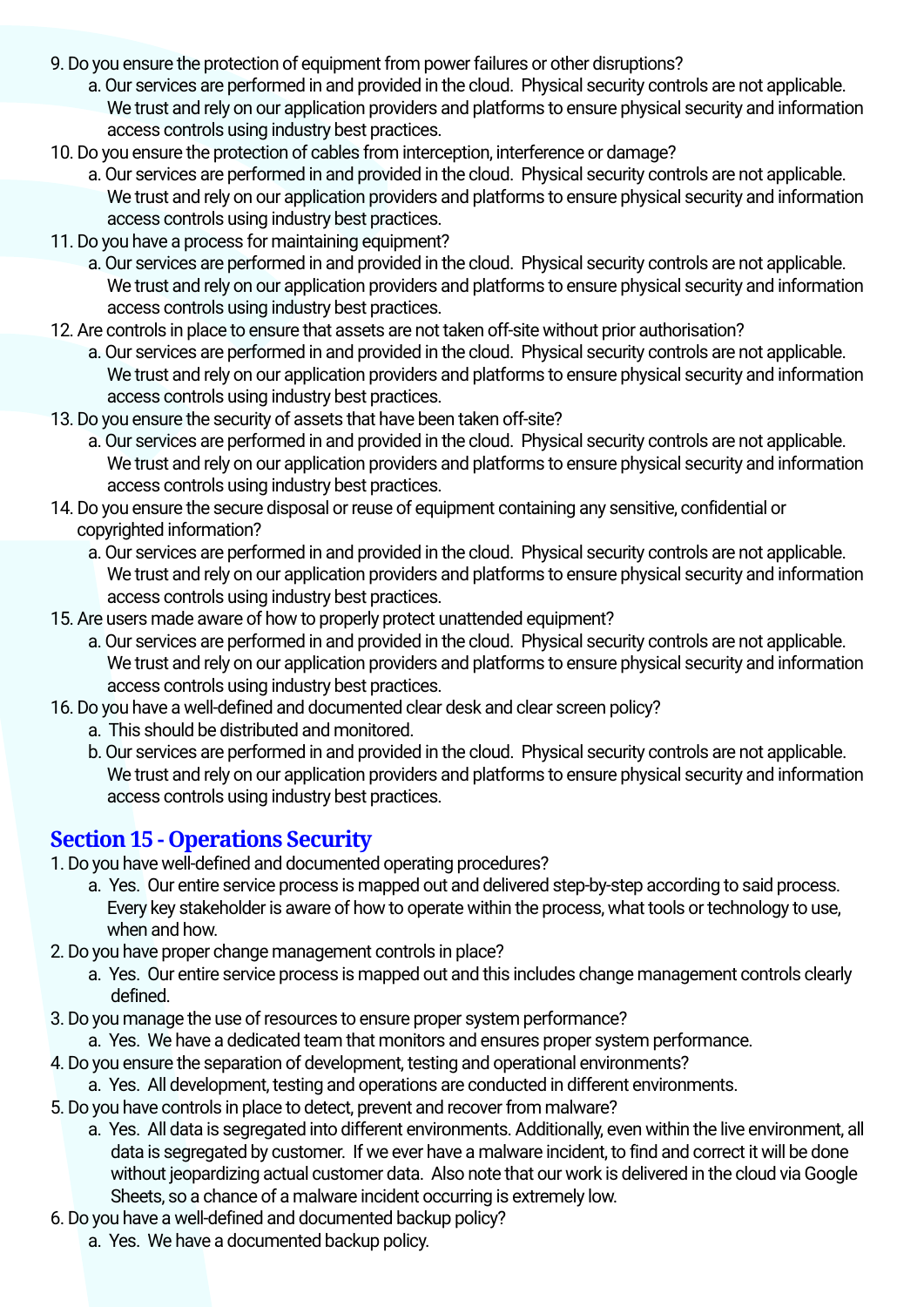- 7. Do you maintain, and regularly review, event logs?
	- a. Yes. Per our process, if there are issues we refer to event logs as a part of the overall investigative process.
- 8. Are controls in place to protect event logs?
	- a. Yes. These are backed up in the cloud.
- 9. Do you maintain logs of system administrator and operator activities?
	- a. Yes for system administrators. Additionally, our third party cloud applications (such as Google apps) regularly capture and record this information on a real time basis.
- 10. Do you ensure clock synchronization for relevant information processing systems? a. Not applicable.
- 11. Do you have well-defined and documented procedures for controlling the installation of software on operational systems?
	- a. Not applicable.
- 12. Are controls in place to ensure that technical vulnerabilities are quickly identified, evaluated and addressed?
	- a. Yes, absolutely. Any technical difficulties are discovered quickly and must be resolved within up to 4 business hours. Note that this does not affect the actual deliverable data as that is always available via a private and secure Google Sheet instance.
- 13. Do you have a well-defined and documented policy restricting the installation of software on
	- company-issued devices?
		- a. Not applicable.
- 14. Are audits of information systems planned in a way that minimizes disruptions to business processes? a. Not applicable.

## **Section 16 - Communications Security**

- 1. Are network security controls in place?
	- a. Yes. Our network security controls fall under our cloud provider, Digital Ocean, and we abide by their adhered-to industry standards and best practices.
- 2. Do network services agreements include details on security mechanisms, service levels and management requirements?
	- a. Not applicable.
- 3. Do your networks segregate different groups of information services, users and systems?
- a. Yes. We have different information access types, including for users and company program managers. 4. Are controls in place to protect the transfer of information?
	- a. Yes. We only provide access to information to a few key internal stakeholders who are assigned to the project.
- 5. Do your contracts with external parties address the secure transfer of business information?
- a. Yes. Our contracts and agreements address the handling of all business related information. 6. Are controls in place to protect electronic messaging?
- - a. Yes, all electronic communications are secure with our provider (either Zoom or Google Suite).
- 7. Do you have a well-defined and documented policy containing the requirements for confidentiality or non-disclosure agreements?
	- a. Yes. This is in place.

## **Section 17 - System Acquisition, Development & Maintenance**

- 1. Are information security related requirements considered when on-boarding new information systems or enhancements to existing information systems?
	- a. Yes. When new applications or technologies are considered, we review the entire existing systems holistically.
- 2. Are controls in place for securing application services on public networks?
	- a. Yes. All levels of access are available using secure methods of access (including two factor authentication).
- 3. Are controls in place for securing application services transactions?
	- a. Yes.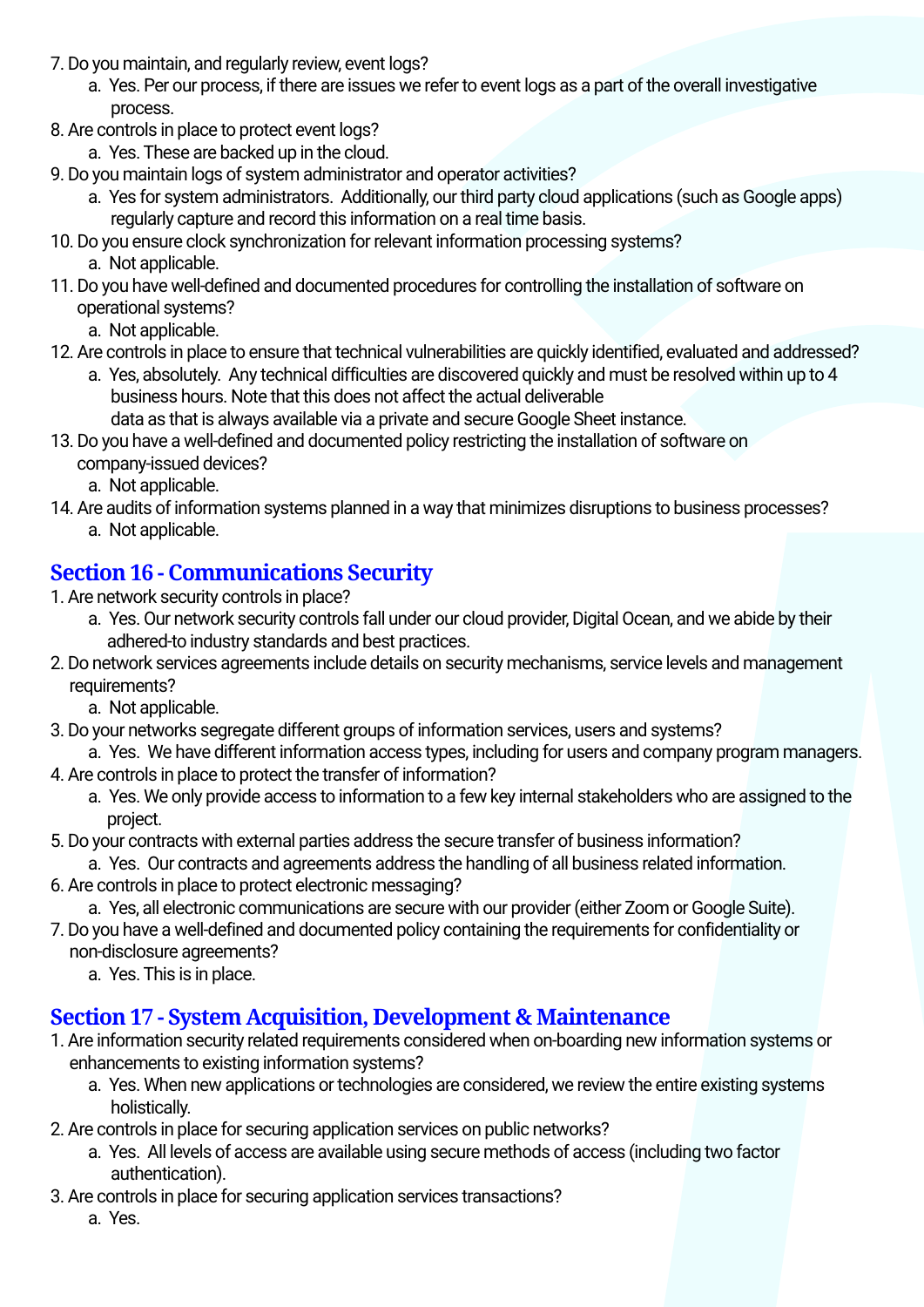- 4. Is there a procedure mandating the implementation and assessment of security controls for any software or system development?
	- a. Yes. When we develop new software, security controls are always considered holistically as a part of the overall offering.
- 5. Is there a formal change control procedure?
	- a. Yes. We have change control procedures standard in all development cycles.
- 6. Is there a procedure to ensure a review is carried out when operating platforms are changed?
	- a. Yes, but this is not fully applicable as we use popular third party and commonly available software applications and platforms. We abide by and adhere to their industry standards and best practices.
- 7. Is there a procedure in place which requires when and how software packages can be changed or modified?
	- a. Not applicable. Our usage of software applications (like Zoho applications or Google's Business Suite applications) means we're always using the latest versions.
- 8. Is there a procedure on detailing required security for systems? a. Yes.
- 9. Is there a secure development environment utilized by all projects during the system development life cycle? a. Yes.
- 10. Is externally developed code supervised and subject to a security review? a. Yes.
- 11. Is security tested as part of the development process for any system or applications? a. Yes. All features are tested for security implications.
- 12. Is there a procedure to accept new systems, applications, or upgrades, into the production environment?
	- a. Yes. Nothing is introduced randomly. Every feature, application, upgrade or system is tested rigorously before entering into the production environment.
- 13. Is there a procedure for utilizing test data and making sure the data is suitable for the test?
	- a. Yes. We always test new features with test data as required.

## **Section 18 - Supplier Relations**

- 1. Do you have well-defined and documented policies and procedures for addressing supplier access to the organization's information?
	- a. Yes. This is included in supplier contracts and during onboarding.
- 2. Are information security requirements addressed in vendor/supplier contracts?
- a. Yes. This is included during onboarding.
- 3. Do vendor/supplier contracts address information security risks associated with the use of subcontractors? a. Yes. This is included in supplier contracts and during onboarding.
- 4. Do you have a process for monitoring and reviewing vendor/supplier services?
	- a. Yes. All work is securely done in accordance with our procedures in prescribed and secure Google Folders. We can see the end product and work in progress as well.
- 5. Do you have a process for managing changes made to vendor/supplier services?
	- a. Yes. Our overall process has change request probabilities built in.

## **Section 19 - Information Security Incident Management**

- 1. Do you have well-defined policies and procedures for managing information security incidents? a. Yes. We have the ability to catalog all instances.
- 2. Has a process for reporting information security events been communicated to workforce personnel?
	- a. Yes. This is already a part of our quarterly meetings to review information security, related instances, ideas, feature updates and more.
- 3. Has a process for reporting information security weaknesses been communicated to workforce personnel?
	- a. Yes. This is already a part of our quarterly meetings to review information security, related instances, ideas, feature updates and more.
- 4. Do you have a process for assessing information security events and whether they should be classified as incidents?
	- a. Yes. We have a process for classifying what should be classified as a security event or incident.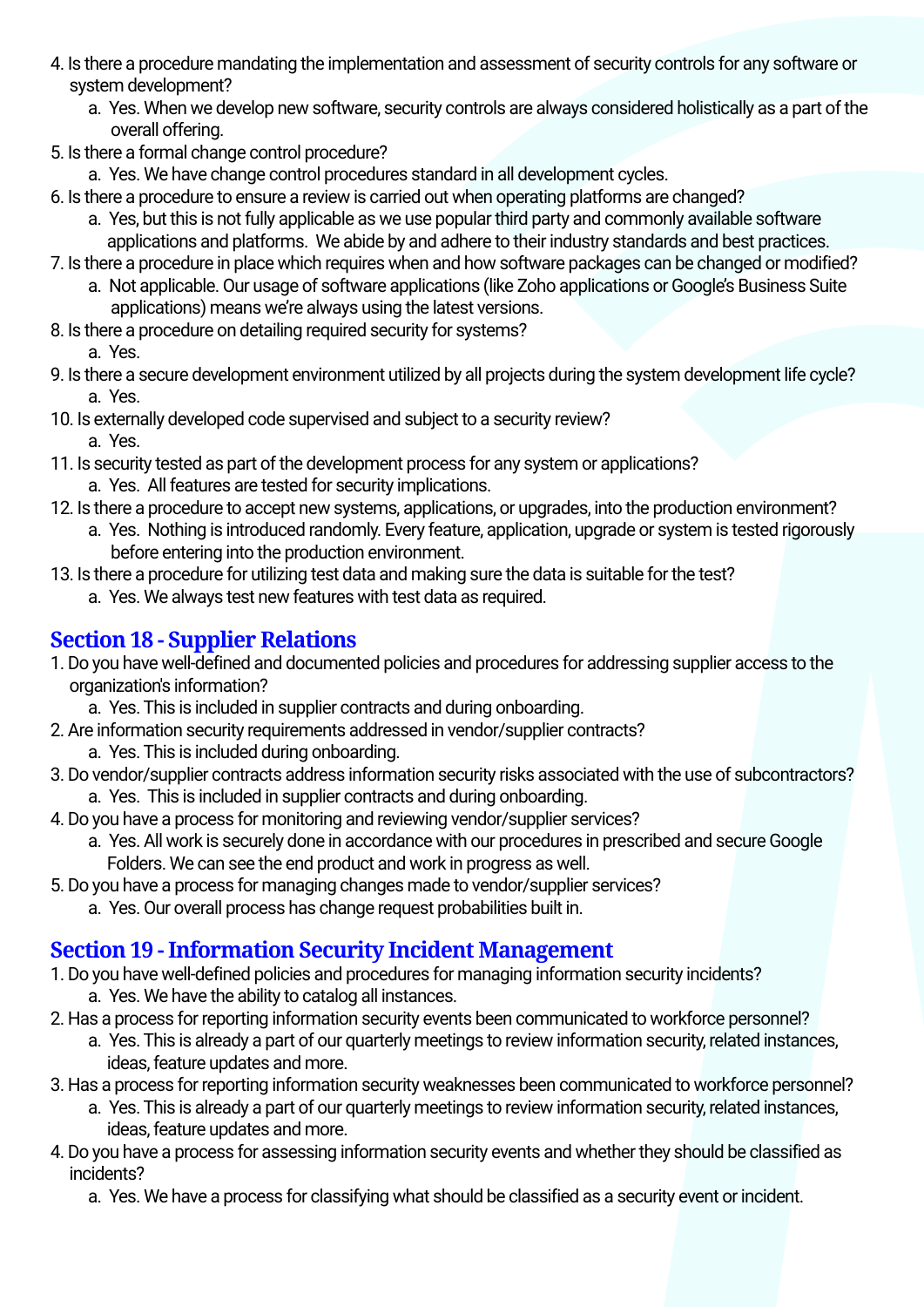- 5. Do you have a process for responding to information security incidents?
	- a. Yes. This is already a part of our quarterly meetings to review information security, related instances, ideas, feature updates, solutions and more.
- 6. Do you evaluate information security incidents in order to learn from them and reduce the likelihood of similar future incidents?
	- a. Yes. This is already a part of our quarterly meetings to review information security, related instances, ideas, feature updates, solutions and more.
- 7. Do you have well-defined and documented procedures for collecting evidence from information security incidents?
	- a. Yes. This is already a part of our quarterly meetings to review information security, related instances, ideas, feature updates, solutions and more.

## **Section 20 - Information Security Aspects of Business Continuity Management**

- 1. Have you identified and documented your organization's requirements for information security continuity during adverse situations?
	- a. Yes. We have a continuity plan in place with stipulations on how we'll be able to service our customers in a secure way and deliver sales intelligence data in a secure manner.
- 2. Do you have well-defined and documented policies and procedures for information security continuity?
	- a. Yes. We have a continuity plan in place with stipulations on how we'll be able to service our customers in a secure way and deliver sales intelligence data in a secure manner.
- 3. Do you have a process for regularly verifying, reviewing and evaluating your information security continuity controls?
	- a. Yes. We do this quarterly as a part of a bigger information security meeting.
- 4. Do you have sufficient redundancies in place to ensure the availability of information processing facilities? a. Yes. We have multiple ways to ensure continuity of our service.

## **Section 21 - Compliance**

- 1. Do you maintain a list of all legal and contractual requirements, along with well-defined and documented policies and procedures on how to meet those requirements?
	- a. Yes. We abide by the terms and conditions of all commonly available third party cloud applications and platforms.
- 2. Do you have well-defined and documented procedures for ensuring compliance with legal and contractual requirements regarding intellectual property?
	- a. Yes. Our policies and procedures are straightforward in the enablement of our service delivery and we do not in contravention of any intellectual property.
- 3. Are controls in place for the protection of records in accordance with legal, contractual and business requirements?
	- a. Yes. Full controls are in place to ensure protection of records in a legal and contractual manner.
- 4. Are measures in place for ensuring privacy and data protection in accordance with legal and contractual requirements?

a. Yes. Full controls are in place to ensure protection of data and privacy in a legal and contractual manner.

5. Are measures in place to ensure legal and contractual compliance with respect to the use of cryptographic controls?

a. Not applicable.

- 6. Does the ISMS undergo independent reviews?
	- a. Yes. We do have independent and trusted partners review our ISMS.
- 7. Does the ISMS undergo regular management review, to ensure organizational compliance with information security policies and procedures?
	- a. Yes, this is done quarterly.
- 8. Do information systems undergo regular review for compliance with information security policies and procedures?
	- a. Yes. No new system or application is onboarded or integrated into work work stack before confirmation of it complying with our existing policies and procedures.